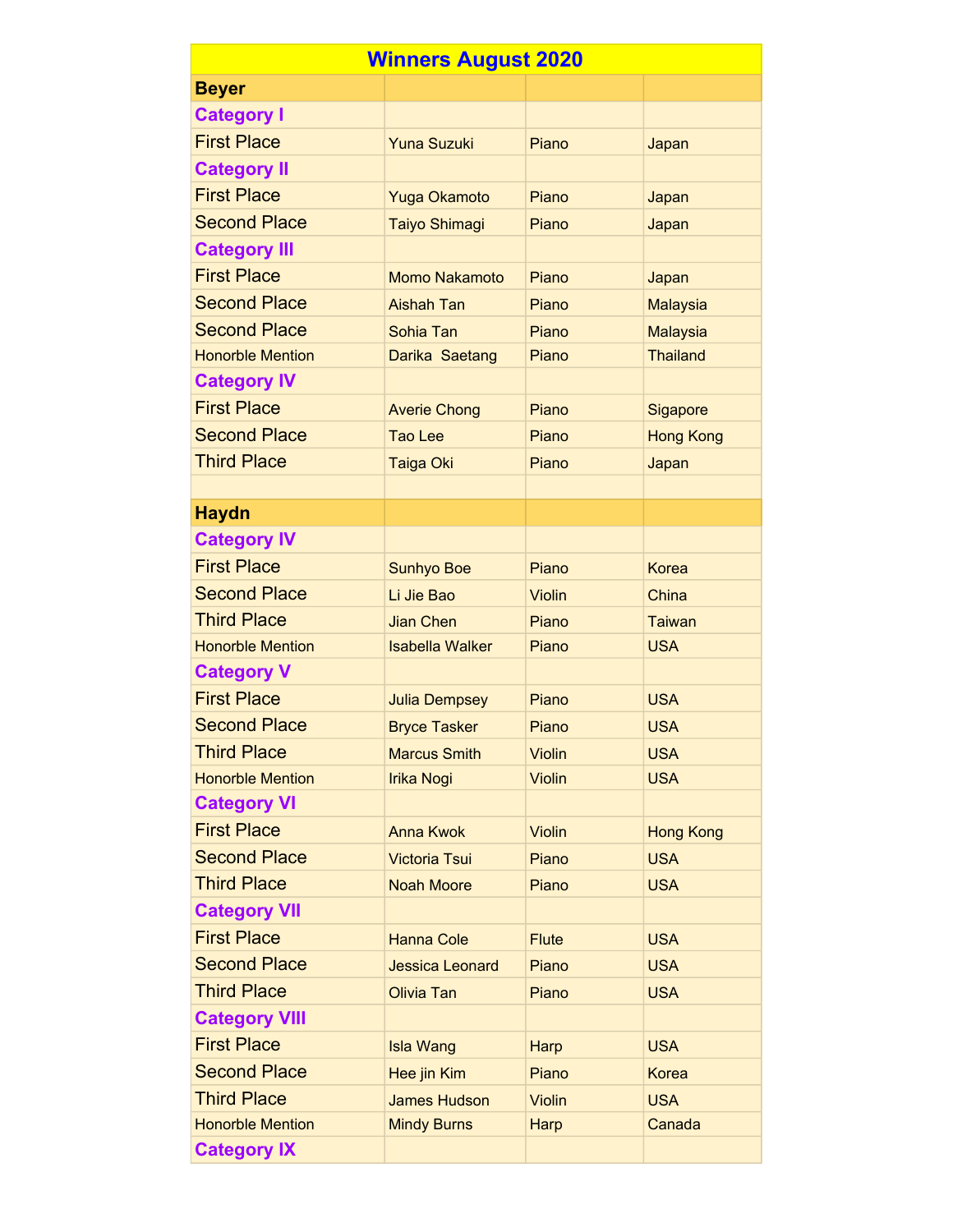| <b>First Place</b>      | <b>Zack Marshall</b>      | Cello           | <b>USA</b>       |
|-------------------------|---------------------------|-----------------|------------------|
| <b>Second Place</b>     | <b>Kevin Takeushi</b>     | <b>Trumpet</b>  | <b>USA</b>       |
| <b>Third Place</b>      | <b>Masato Higo</b>        | Piano           | Japan            |
| <b>Honorble Mention</b> | <b>Betty Chan</b>         | Piano           | <b>Hong Kong</b> |
|                         |                           |                 |                  |
| <b>Vivaldi</b>          |                           |                 |                  |
| <b>Category I</b>       |                           |                 |                  |
| <b>First Place</b>      | <b>Jia Long Wang</b>      | <b>Violin</b>   | China            |
| <b>Category IV</b>      |                           |                 |                  |
| <b>First Place</b>      | Peggi Kuan                | <b>Violin</b>   | <b>USA</b>       |
| <b>Second Place</b>     | <b>Maeve Hill</b>         | <b>Violin</b>   | <b>USA</b>       |
| <b>Third Place</b>      | <b>Sarah Matsumoto</b>    | <b>Violin</b>   | Japan            |
| <b>Category V</b>       |                           |                 |                  |
| <b>First Place</b>      | <b>Katherine Zhao</b>     | <b>Violin</b>   | <b>Hong Kong</b> |
| <b>Second Place</b>     | Xin Yi Gao                | Violin          | China            |
| <b>Third Place</b>      | <b>Miok Kim</b>           | <b>Violin</b>   | <b>Korea</b>     |
| <b>Category VI</b>      |                           |                 |                  |
| <b>First Place</b>      | <b>Elijah Klein</b>       | <b>Violin</b>   | <b>USA</b>       |
| <b>First Place</b>      | <b>Ted Tasker</b>         | <b>Violin</b>   | <b>USA</b>       |
| <b>Third Place</b>      | Logan Chan                | Cello           | <b>USA</b>       |
| <b>Category VII</b>     |                           |                 |                  |
| <b>First Place</b>      | <b>William Brown</b>      | Guitar          | <b>USA</b>       |
| <b>Second Place</b>     | <b>Maria MacCroy</b>      | <b>Violin</b>   | Canada           |
| <b>Third Place</b>      | Leina Shim                | Cello           | Canada           |
| <b>Honorble Mention</b> | An Lee                    | Piano           | <b>USA</b>       |
| <b>Category VIII</b>    |                           |                 |                  |
| <b>First Place</b>      | <b>Casey Hill</b>         | <b>Violin</b>   | Canada           |
| <b>Second Place</b>     | <b>Nancy Dupris</b>       | <b>Violin</b>   | <b>USA</b>       |
| <b>Third Place</b>      | <b>Brenda Rosech</b>      | <b>Flute</b>    | <b>USA</b>       |
| <b>Honorble Mention</b> | <b>Kristen Roccaforte</b> | <b>Clarinet</b> | <b>USA</b>       |
| <b>Category IX</b>      |                           |                 |                  |
| <b>First Place</b>      | <b>Andrea Wingart</b>     | <b>Violin</b>   | <b>USA</b>       |
| <b>Second Place</b>     | <b>Valarie Visco</b>      | <b>Flute</b>    | <b>USA</b>       |
| <b>Third Place</b>      | <b>Cassius Johnson</b>    | Saxphone        | <b>USA</b>       |
|                         |                           |                 |                  |
| <b>Gavotte</b>          |                           |                 |                  |
| <b>Category I</b>       |                           |                 |                  |
| <b>First Place</b>      | Melody Li                 | <b>Violin</b>   | China            |
| <b>Category II</b>      |                           |                 |                  |
| <b>First Place</b>      | <b>Boa Kim</b>            | <b>Violin</b>   | <b>Korea</b>     |
| <b>Second Place</b>     | Seo yoon Pak              | <b>Violin</b>   | <b>Korea</b>     |
| <b>Category III</b>     |                           |                 |                  |